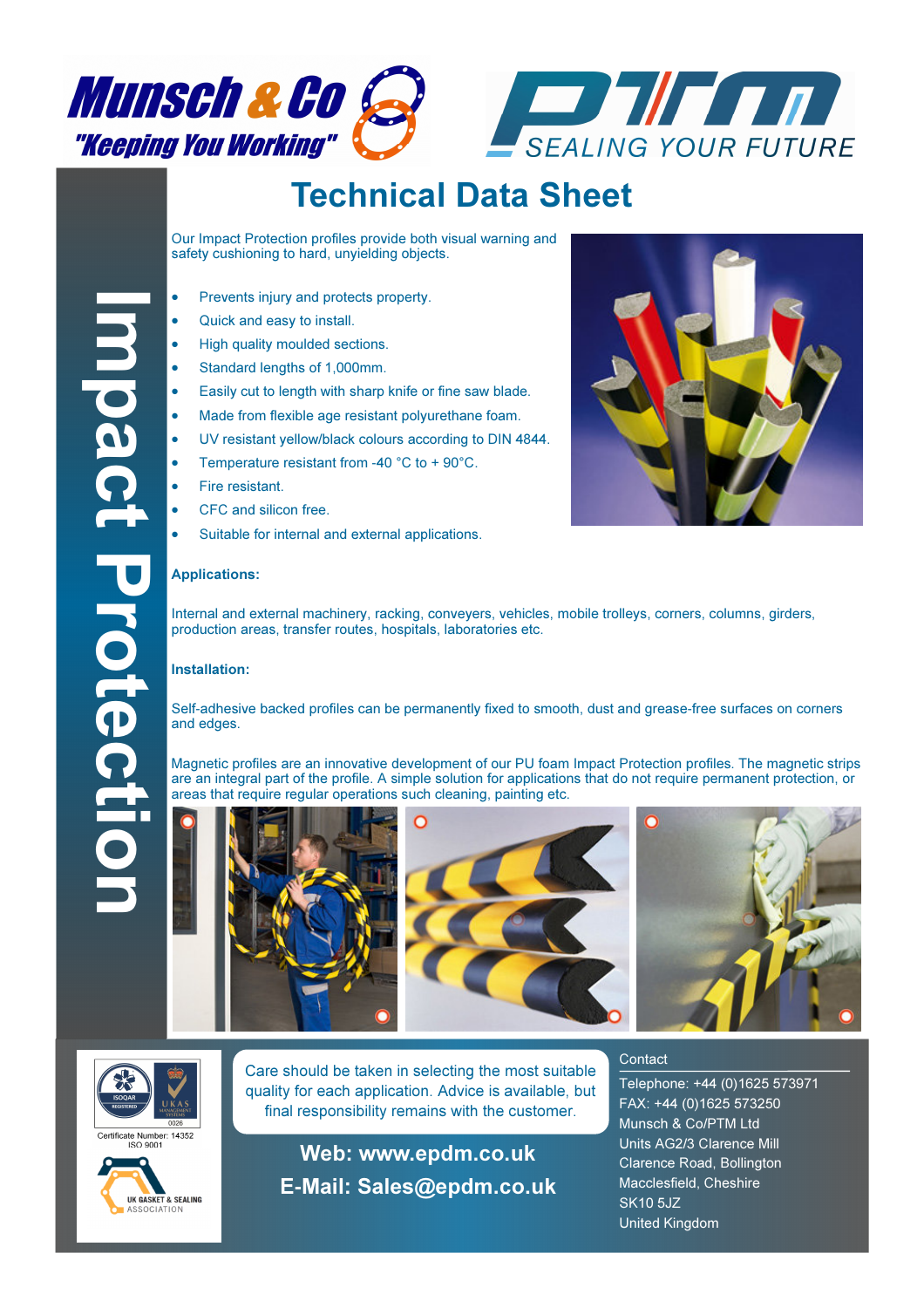



Impact Protection Impact Protection

| <b>Trapeze</b>                          | <b>Colour</b>    | Length (mm)                             |    | Width (mm)              |                      |                          | <b>Thickness</b><br>(mm) |                | <b>Fixture</b> |                |
|-----------------------------------------|------------------|-----------------------------------------|----|-------------------------|----------------------|--------------------------|--------------------------|----------------|----------------|----------------|
| $\circ$                                 |                  |                                         |    |                         |                      |                          |                          |                | self-adhesive  |                |
| <b>TELESCOPE</b><br>$\circ$             | yellow/black     | 1000                                    |    | 40                      |                      |                          | 40                       |                | magnetic       |                |
| <b>Right-Angle</b>                      | <b>Colour</b>    | Length<br><b>Height</b><br>(mm)<br>(mm) |    |                         | <b>Width</b><br>(mm) |                          | <b>Thickness</b><br>(mm) |                | <b>Fixture</b> |                |
| $\circ$<br><b>CONTRACTOR</b><br>$\circ$ | uni-colour white |                                         | 30 |                         | 30                   |                          |                          |                | self-adhesive  |                |
| $\circ$                                 | yellow/black     | 1000                                    |    |                         |                      |                          | 10                       | self-adhesive  |                | 0.50           |
|                                         | yellow/black     |                                         |    |                         |                      |                          |                          |                | magnetic       |                |
| <b>CONTRACTOR</b>                       | yellow/black     |                                         |    |                         |                      |                          |                          |                | self-adhesive  |                |
| $\circ$                                 | yellow/black     |                                         | 60 |                         | 60                   |                          |                          | magnetic       |                | 0.80           |
|                                         | yellow/black     |                                         | 26 |                         | 26                   |                          | $\overline{7}$           | self-adhesive  |                | 2.20           |
|                                         | yellow/black     | 5000                                    | 47 | 47                      |                      |                          | 12                       | self-adhesive  |                | 2.70           |
| <b>Semi-Circular</b>                    | <b>Colour</b>    | Length<br>(mm)                          |    | <b>Diameter</b><br>(mm) |                      | <b>Thickness</b><br>(mm) |                          | Weight<br>(kg) |                | <b>Fixture</b> |
| $\circ$<br><b>CEL</b><br>$\circ$        | uni-colour white | 1000                                    |    |                         | 40                   |                          | 20                       | 0.70           | self-adhesive  |                |
| $\circ$<br>KK                           | yellow/black     | 1000                                    |    |                         |                      |                          |                          | 0.70           | self-adhesive  |                |
| $\circ$                                 | yellow/black     | 1000                                    |    |                         |                      |                          | 40                       | 0.70           |                | magnetic       |
|                                         | yellow/black     | 5000                                    |    |                         |                      |                          | 15                       | 2.30           | self-adhesive  |                |



UK GASKET & SEALING ASSOCIATION

Care should be taken in selecting the most suitable quality for each application. Advice is available, but final responsibility remains with the customer.

Web: www.epdm.co.uk E**-**Mail: Sales@epdm.co.uk

### **Contact**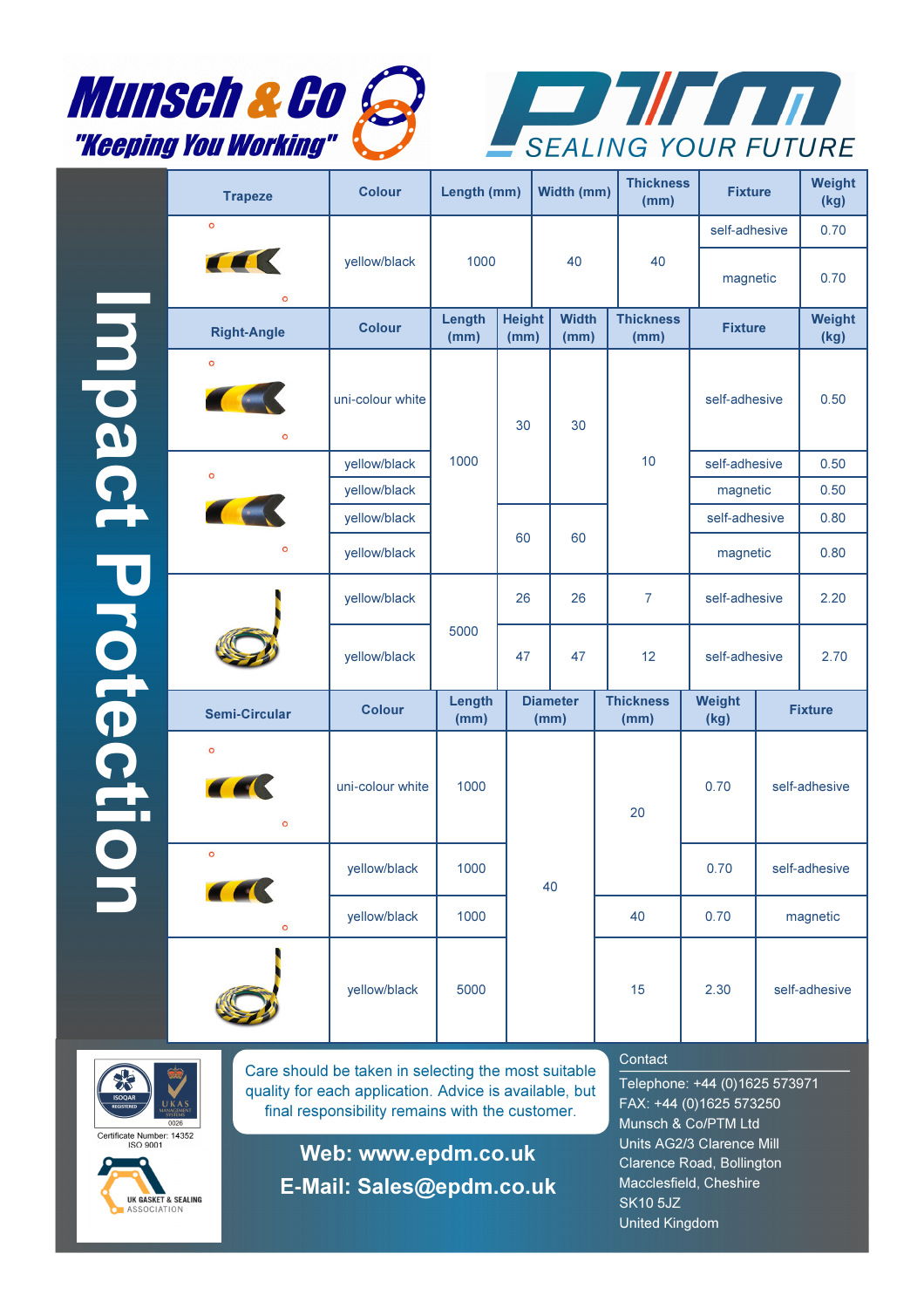



|                 | <b>Impact Protection Foam,</b><br>Self-Adhesive,<br><b>Semi-Circular</b> |           | <b>Function</b>                       | <b>Colour</b> | <b>Edge</b><br>length<br>(mm) | Weight<br>(kg) |  |
|-----------------|--------------------------------------------------------------------------|-----------|---------------------------------------|---------------|-------------------------------|----------------|--|
|                 | $\circ$<br>$+45+$<br>$\circ$                                             | three-leg | Corner protection -<br>outside corner | black         | 45                            | 0.20           |  |
|                 | $\circ$<br>$+45+$<br>$\circ$                                             | three-leg | Corner protection -<br>outside corner | white         | 45                            | 0.20           |  |
| mpact Protectic | $\circ$<br>two-leg<br>$+45+$<br>$\circ$                                  |           | Corner protection -<br>outside corner | 45<br>black   |                               | 0.20           |  |
|                 | $\circ$<br>$+45+$<br>$\circ$                                             |           | Corner protection -<br>outside corner | white         | 45                            | 0.20           |  |
|                 | $\circ$<br>$+45+$<br>$\circ$                                             | two-leg   | Corner protection<br>for inner corner | black         | 45                            | 0.20           |  |
|                 | $\circ$<br>$\leftarrow 80 \rightarrow$<br>$\circ$                        | three-leg | Corner protection -<br>outside corner | black         | 80                            | 0.20           |  |
|                 | $\circ$<br>$+80+$<br>$\circ$                                             | two-leg   | Corner protection -<br>outside corner | black         | 80                            | 0.20           |  |
|                 | $\circ$<br>$+80 +$<br>$\circ$                                            | two-leg   | Corner protection<br>for inner corner | black         | 80                            | 0.20           |  |



Certificate Number: 14352



Care should be taken in selecting the most suitable quality for each application. Advice is available, but final responsibility remains with the customer.

Web: www.epdm.co.uk E**-**Mail: Sales@epdm.co.uk

# **Contact**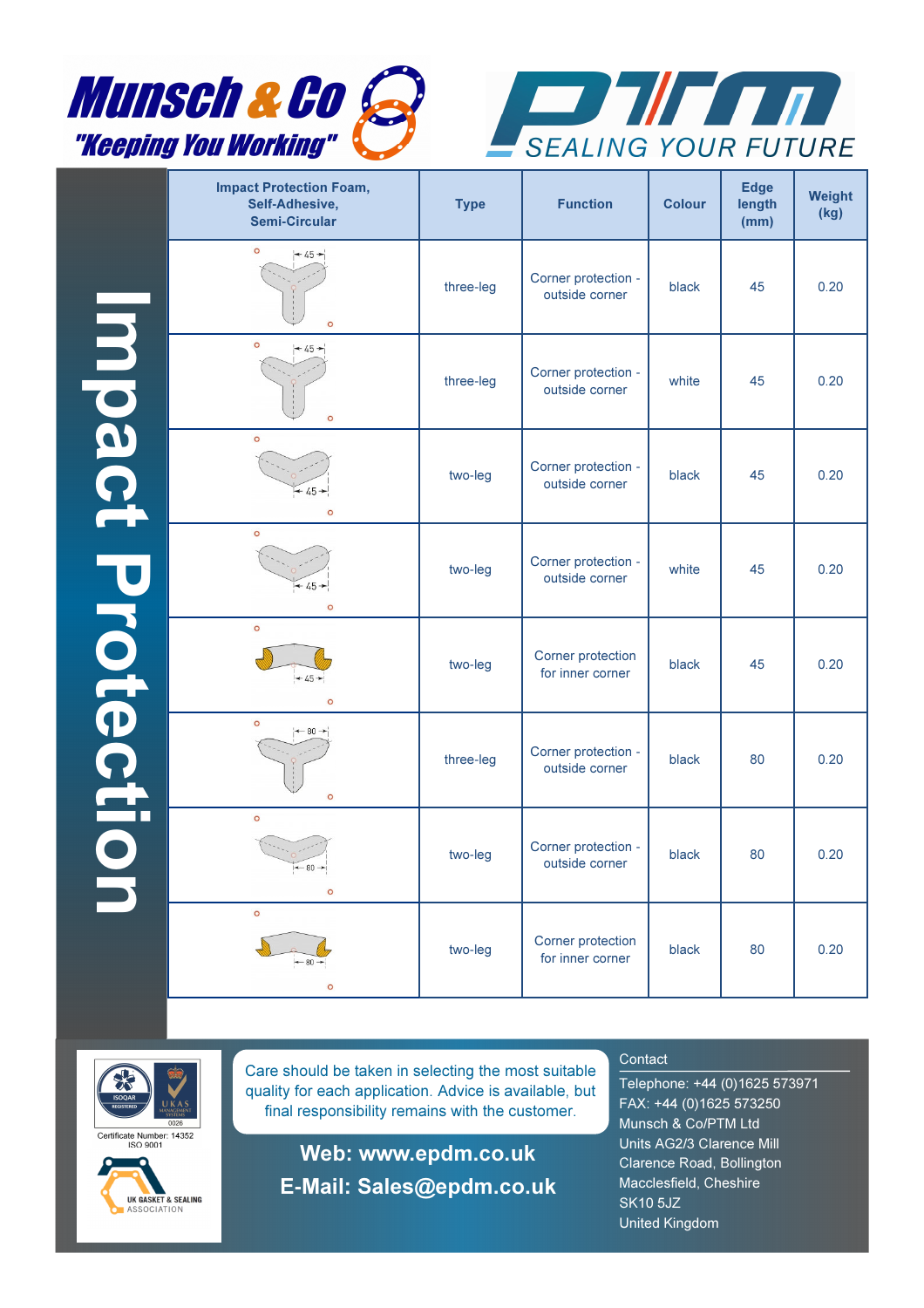



Impact Protection Impact Protection

| <b>Protection Foam</b><br><b>Trapeze</b>               | <b>Colour</b>       | <b>Fixture</b>    | Length (mm) | Width (mm) | <b>Thickness</b><br>(mm) | Weight<br>(kg) |
|--------------------------------------------------------|---------------------|-------------------|-------------|------------|--------------------------|----------------|
| $\circ$<br><b>CELLENT</b>                              | yellow/black        | self-<br>adhesive | 1000        | 40         | 40                       | 0.70           |
| $\circ$                                                |                     | magnetic          |             |            |                          | 0.70           |
| <b>Impact Protection</b><br><b>Foam, Semi-Circular</b> | <b>Colour</b>       | <b>Fixture</b>    | Length (mm) | Width (mm) | <b>Thickness</b><br>(mm) | Weight<br>(kg) |
| $\circ$<br><b>CEC</b><br>$\circ$                       | uni-colour<br>white | self-<br>adhesive | 1000        |            |                          | 0.70           |
| $\circ$                                                | yellow/black        | self-<br>adhesive | 1000        |            |                          | 0.70           |
| <b>CEO</b><br>$\circ$                                  | yellow/black        | magnetic          | 1000        | 40         | 32                       | 0.70           |
|                                                        | yellow/black        | self-<br>adhesive | 5000        |            |                          | 2.50           |
| <b>Impact Protection</b><br>Foam, Rectangle            | <b>Colour</b>       | <b>Fixture</b>    | Length (mm) | Width (mm) | <b>Thickness</b><br>(mm) | Weight<br>(kg) |
| $\circ$<br>77<br>$\circ$                               | uni-colour<br>white | self-<br>adhesive | 1000        | 60         |                          | 0.70           |
| $\circ$                                                | yellow/black        |                   | 1000        |            | 20                       |                |
|                                                        | yellow/black        | magnetic          | 1000        |            |                          |                |
|                                                        | yellow/black        | with 3 bores      | 1000        |            |                          |                |
| $\circ$                                                | yellow/black        | with 4 bores      | 500         | 200        |                          | 1.20           |
|                                                        | yellow/black        |                   | 5000        | 50         |                          | 2.70           |
|                                                        | yellow/black        | self-<br>adhesive | 5000        | 40         | 11                       | 2.40           |



UK GASKET & SEALING ASSOCIATION

Care should be taken in selecting the most suitable quality for each application. Advice is available, but final responsibility remains with the customer.

Web: www.epdm.co.uk

E**-**Mail: Sales@epdm.co.uk

## **Contact**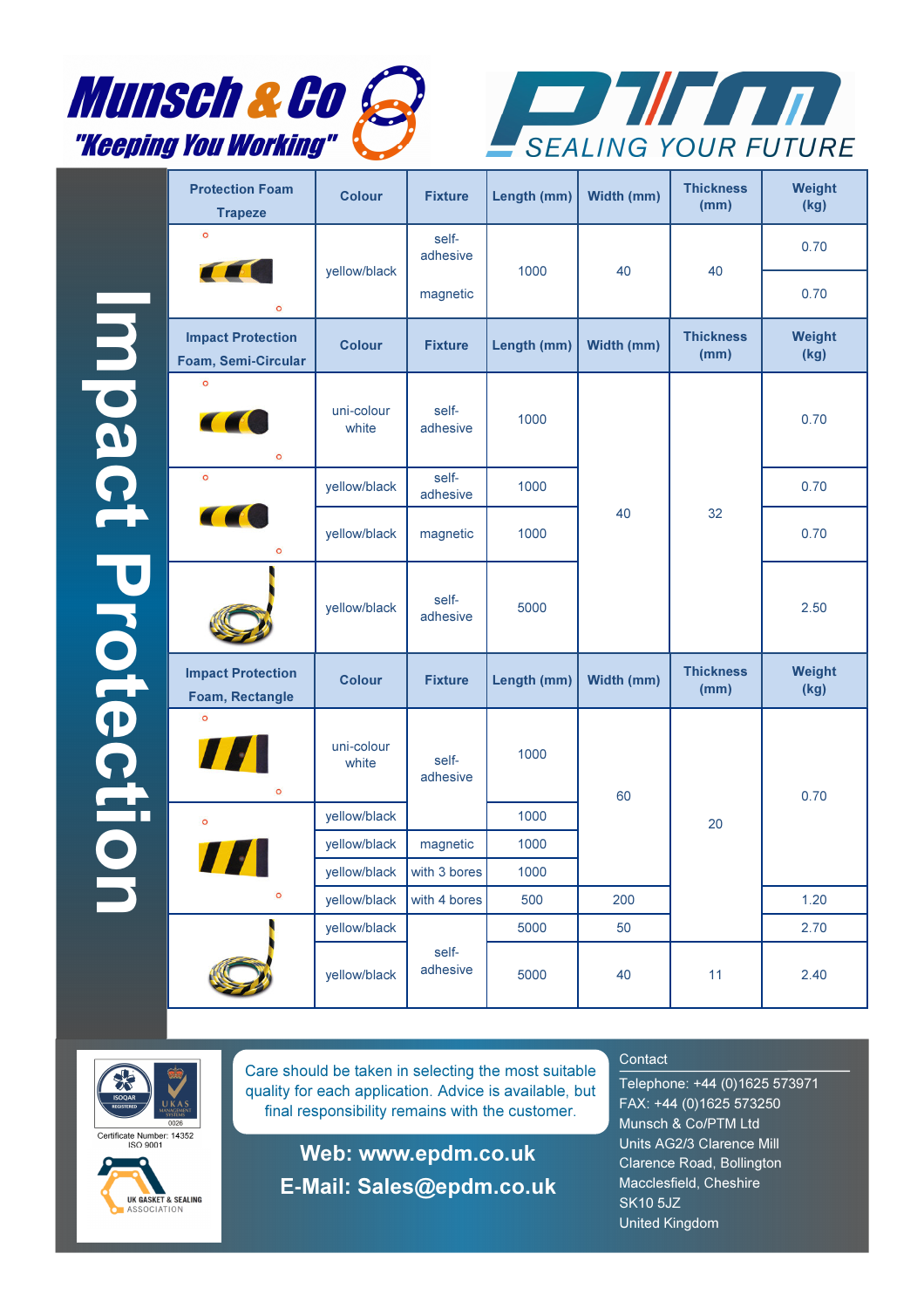



|                  | <b>Impact Protection Foam,</b><br>Push-Fit,<br><b>Trapeze</b>       | <b>Colour</b>    | Length (mm) | Width (mm)    | <b>Thickness</b><br>(mm)    | Weight<br>(kg) |
|------------------|---------------------------------------------------------------------|------------------|-------------|---------------|-----------------------------|----------------|
|                  | $\circ$<br><b>CEC</b><br>$\circ$                                    | yellow/black     | 1000        | 40            | 40                          | 0.50           |
| Impact Protectio | $\circ$<br><b>TELESCOPE</b><br>$\circ$                              | yellow/black     |             |               | 80                          | 0.80           |
|                  | <b>Impact Protection Foam,</b><br>Push-Fit,<br><b>Semi-Circular</b> | <b>Colour</b>    | Length (mm) | Diameter (mm) | <b>Groove</b><br>depth (mm) | Weight<br>(kg) |
|                  | $\circ$<br><b>CEC</b><br>$\circ$                                    | uni-colour white | 1000        |               |                             | 0.40           |
|                  | $\circ$<br><b>CEC</b><br>$\circ$                                    | yellow/black     | 1000        | 40            | 20                          | 0.40           |
|                  |                                                                     | yellow/black     | 5000        |               |                             | 2.40           |
|                  | <b>Impact Protection Foam,</b><br>Push-Fit,<br><b>Rectangle</b>     | <b>Colour</b>    | Length (mm) | Width (mm)    | <b>Thickness</b><br>(mm)    | Weight<br>(kg) |
|                  |                                                                     | yellow/black     | 1000        | 25            | 30                          | 0.70           |
|                  |                                                                     | yellow/black     | 5000        |               |                             | 2.20           |



Certificate Number: 14352



Care should be taken in selecting the most suitable quality for each application. Advice is available, but final responsibility remains with the customer.

Web: www.epdm.co.uk E**-**Mail: Sales@epdm.co.uk

# **Contact**